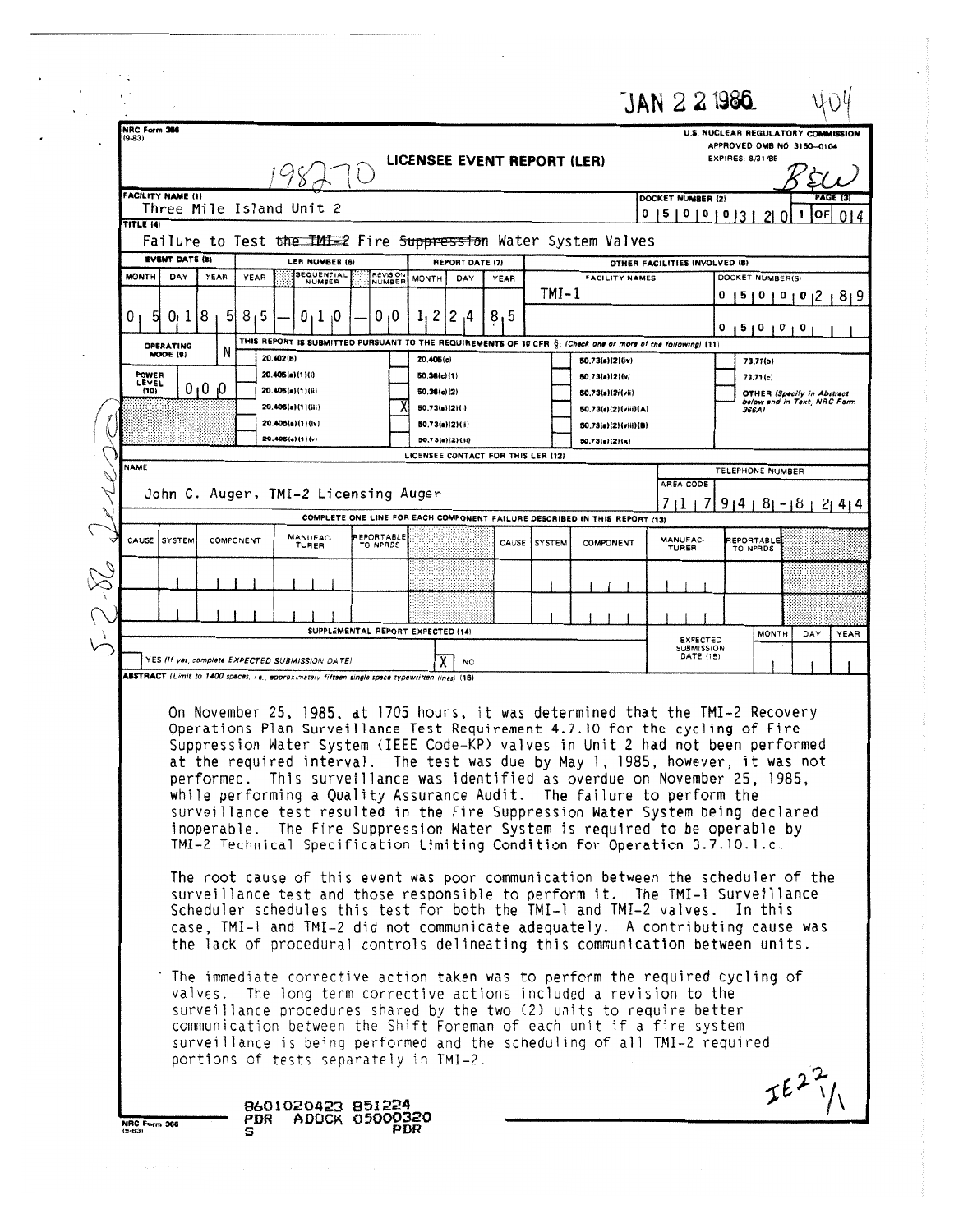|                                                                       | U.S. NUCLEAR REGULATORY COMMISSION<br>LICENSEE EVENT REPORT (LER) TEXT CONTINUATION<br>APPROVED OMB NO. 3150-0104<br>EXPIRES: 8/31/85 |                                                                                                                                                                                                                                                                                                                                                                                                                                                                                                                                                                                                                                                                                                                                                                                                                                                                                                                                                                                                                                                                                                                                                                                                                                                                                                                                                                                                                                                                                                                                                                          |                    |                                                                |  |
|-----------------------------------------------------------------------|---------------------------------------------------------------------------------------------------------------------------------------|--------------------------------------------------------------------------------------------------------------------------------------------------------------------------------------------------------------------------------------------------------------------------------------------------------------------------------------------------------------------------------------------------------------------------------------------------------------------------------------------------------------------------------------------------------------------------------------------------------------------------------------------------------------------------------------------------------------------------------------------------------------------------------------------------------------------------------------------------------------------------------------------------------------------------------------------------------------------------------------------------------------------------------------------------------------------------------------------------------------------------------------------------------------------------------------------------------------------------------------------------------------------------------------------------------------------------------------------------------------------------------------------------------------------------------------------------------------------------------------------------------------------------------------------------------------------------|--------------------|----------------------------------------------------------------|--|
| FACILITY NAME (1)                                                     |                                                                                                                                       | DOCKET NUMBER (2)                                                                                                                                                                                                                                                                                                                                                                                                                                                                                                                                                                                                                                                                                                                                                                                                                                                                                                                                                                                                                                                                                                                                                                                                                                                                                                                                                                                                                                                                                                                                                        | LER NUMBER (6)     | PAGE (3)                                                       |  |
|                                                                       |                                                                                                                                       |                                                                                                                                                                                                                                                                                                                                                                                                                                                                                                                                                                                                                                                                                                                                                                                                                                                                                                                                                                                                                                                                                                                                                                                                                                                                                                                                                                                                                                                                                                                                                                          | SEQUENTIAL<br>YEAR | <b>REVISION</b>                                                |  |
| Three Mile Island Unit 2                                              |                                                                                                                                       | 0  5  0  0  0  3  2  0  8  5                                                                                                                                                                                                                                                                                                                                                                                                                                                                                                                                                                                                                                                                                                                                                                                                                                                                                                                                                                                                                                                                                                                                                                                                                                                                                                                                                                                                                                                                                                                                             |                    | $0 1 $ $0$ $  0 $ $0 $ $0 $ $2$ $ 0$ $\overline{5} $ $0$ $ 4 $ |  |
| TEXT (If more apace is required, use additional NRC Form 3854's) (17) |                                                                                                                                       |                                                                                                                                                                                                                                                                                                                                                                                                                                                                                                                                                                                                                                                                                                                                                                                                                                                                                                                                                                                                                                                                                                                                                                                                                                                                                                                                                                                                                                                                                                                                                                          |                    |                                                                |  |
| Ι.                                                                    |                                                                                                                                       | PLANT OPERATING CONDITIONS BEFORE THE EVENT                                                                                                                                                                                                                                                                                                                                                                                                                                                                                                                                                                                                                                                                                                                                                                                                                                                                                                                                                                                                                                                                                                                                                                                                                                                                                                                                                                                                                                                                                                                              |                    |                                                                |  |
|                                                                       |                                                                                                                                       | The TMI-2 facility was in a long-term cold shutdown state; the                                                                                                                                                                                                                                                                                                                                                                                                                                                                                                                                                                                                                                                                                                                                                                                                                                                                                                                                                                                                                                                                                                                                                                                                                                                                                                                                                                                                                                                                                                           |                    |                                                                |  |
|                                                                       |                                                                                                                                       | defueling evolution is in progress. The reactor decay heat was<br>being removed via loss to ambient. Throughout this event there                                                                                                                                                                                                                                                                                                                                                                                                                                                                                                                                                                                                                                                                                                                                                                                                                                                                                                                                                                                                                                                                                                                                                                                                                                                                                                                                                                                                                                         |                    |                                                                |  |
|                                                                       |                                                                                                                                       | was no effect on the Reactor Coolant System or the core.                                                                                                                                                                                                                                                                                                                                                                                                                                                                                                                                                                                                                                                                                                                                                                                                                                                                                                                                                                                                                                                                                                                                                                                                                                                                                                                                                                                                                                                                                                                 |                    |                                                                |  |
|                                                                       |                                                                                                                                       |                                                                                                                                                                                                                                                                                                                                                                                                                                                                                                                                                                                                                                                                                                                                                                                                                                                                                                                                                                                                                                                                                                                                                                                                                                                                                                                                                                                                                                                                                                                                                                          |                    |                                                                |  |
| Н.                                                                    |                                                                                                                                       | STATUS OF STRUCTURES, COMPONENTS, OR SYSTEMS THAT WERE INOPERABLE                                                                                                                                                                                                                                                                                                                                                                                                                                                                                                                                                                                                                                                                                                                                                                                                                                                                                                                                                                                                                                                                                                                                                                                                                                                                                                                                                                                                                                                                                                        |                    |                                                                |  |
|                                                                       |                                                                                                                                       | AT THE START OF THE EVENT AND THAT CONTRIBUTED TO THE EVENT                                                                                                                                                                                                                                                                                                                                                                                                                                                                                                                                                                                                                                                                                                                                                                                                                                                                                                                                                                                                                                                                                                                                                                                                                                                                                                                                                                                                                                                                                                              |                    |                                                                |  |
|                                                                       | N/A                                                                                                                                   |                                                                                                                                                                                                                                                                                                                                                                                                                                                                                                                                                                                                                                                                                                                                                                                                                                                                                                                                                                                                                                                                                                                                                                                                                                                                                                                                                                                                                                                                                                                                                                          |                    |                                                                |  |
|                                                                       |                                                                                                                                       |                                                                                                                                                                                                                                                                                                                                                                                                                                                                                                                                                                                                                                                                                                                                                                                                                                                                                                                                                                                                                                                                                                                                                                                                                                                                                                                                                                                                                                                                                                                                                                          |                    |                                                                |  |
| III.                                                                  | EVENT DESCRIPTION                                                                                                                     |                                                                                                                                                                                                                                                                                                                                                                                                                                                                                                                                                                                                                                                                                                                                                                                                                                                                                                                                                                                                                                                                                                                                                                                                                                                                                                                                                                                                                                                                                                                                                                          |                    |                                                                |  |
|                                                                       | Technical Specification.<br>due December 25, 1985.                                                                                    | On November 25, 1985, at 1705 hours, it was determined by a<br>Quality Assurance Auditor that the TMI-2 Recovery Operation Plan<br>(ROP) surveillance test requirements 4.7.10.1.1.d.2 and 4.7.10.2.a<br>for the annual cycling of Fire Suppression Water System valves in<br>TMI-2 had not been completed on time. The test was to have been<br>completed no later than May 1, 1985. This surveillance involves<br>cycling each testable valve in the flowpath through at least one<br>(1) complete cycle of travel. The test is performed via Station<br>Surveillance Procedure 3303-Al, "Fire System Valve Cycling."<br>Station Surveillance Procedures cover systems/equipment which are<br>required to be operable in both Unit 1 and Unit 2. By not<br>performing the Unit 2 portion of the Station Surveillance<br>Procedure at the specified interval, the unit violated the TMI-2<br>Technical Specification (Tech. Spec.) Limiting Condition for<br>Operation (LCO) 3.7.10.1.c. This LCO requires that an operable<br>flowpath exist for the Fire Suppression Water System with<br>sectionalizing control and/or isolation valves. By not performing<br>this test, the ability to have sectionalized control was not<br>maintained and the Fire Suppression Water System was declared<br>inoperable. This event is considered reportable per 10 CFR<br>$50.73(a)(2)(i)(B)$ due to a condition prohibited by the plant's<br>The date for this event is May 1, 1985, however, this condition<br>was not identified until November 25, 1985; hence, the report is |                    |                                                                |  |

**NRC FORM 366A**<br>9.931

 $\frac{1}{\sqrt{2}}$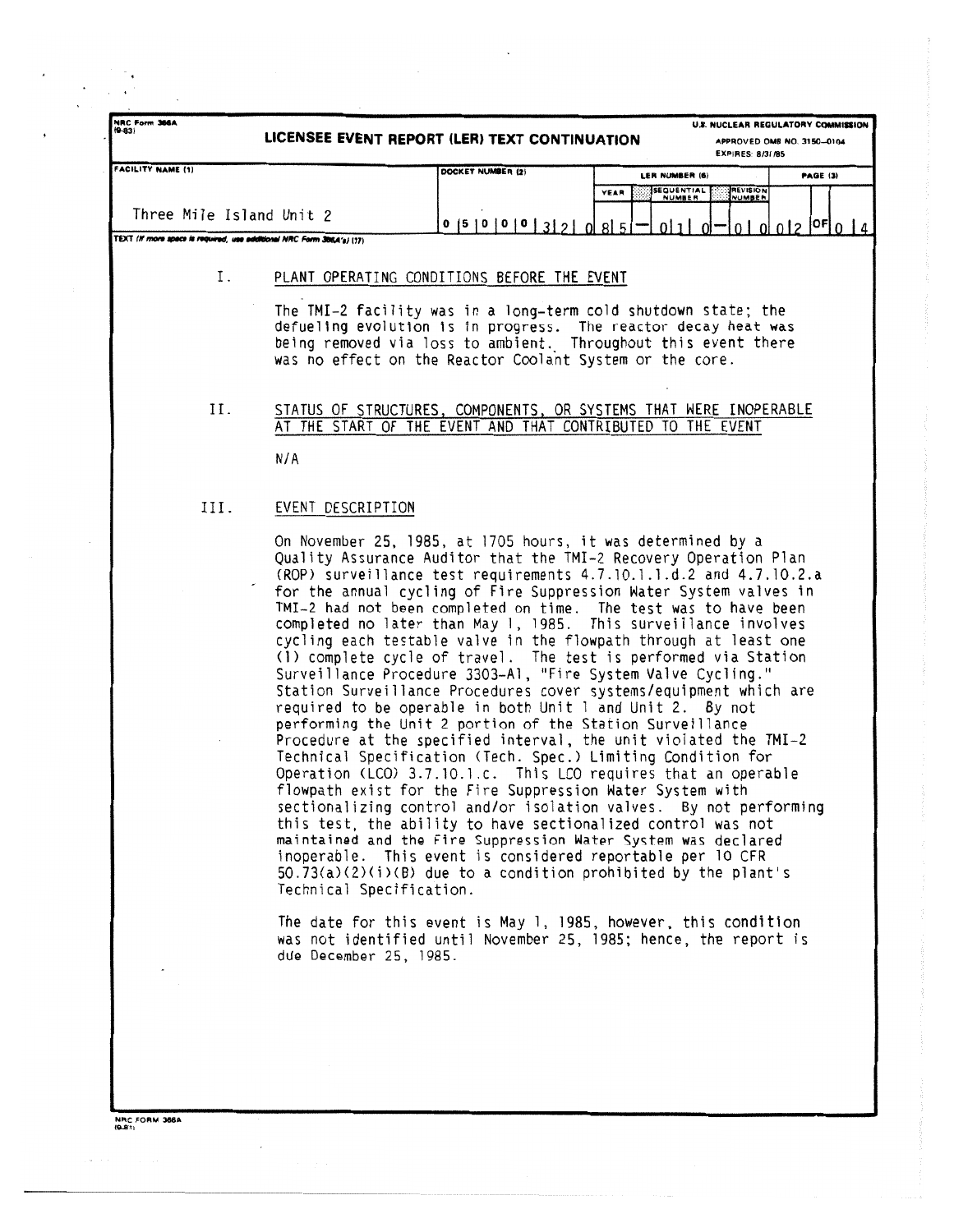| NRC Form 366A<br>$(9-83)$                                             | U.S. NUCLEAR REGULATORY COMMISSION<br>LICENSEE EVENT REPORT (LER) TEXT CONTINUATION<br>APPROVED OMB NO. 3150-0104<br><b>EXPIRES: 8/31/85</b>                                                                                                                                                                                                                                                                                                                                                                                                                                                                                                                                         |                                        |                        |                                       |                                     |  |  |
|-----------------------------------------------------------------------|--------------------------------------------------------------------------------------------------------------------------------------------------------------------------------------------------------------------------------------------------------------------------------------------------------------------------------------------------------------------------------------------------------------------------------------------------------------------------------------------------------------------------------------------------------------------------------------------------------------------------------------------------------------------------------------|----------------------------------------|------------------------|---------------------------------------|-------------------------------------|--|--|
| <b>FACILITY NAME (1)</b>                                              |                                                                                                                                                                                                                                                                                                                                                                                                                                                                                                                                                                                                                                                                                      | DOCKET NUMBER (2)                      | LER NUMBER (6)<br>YEAR | <b>SEQUENTIAL</b><br><b>IREVISION</b> | PAGE (3)                            |  |  |
| Three Mile Island Unit 2                                              |                                                                                                                                                                                                                                                                                                                                                                                                                                                                                                                                                                                                                                                                                      | $0$  5   0   0   0   3   2   0   8   5 |                        | <b>NUMBER</b><br>0 1 0                | $0   0   0   3  $ <sup>OF</sup> 014 |  |  |
| TEXT (If more apace is required, use additional NRC Form 385A's) (17) |                                                                                                                                                                                                                                                                                                                                                                                                                                                                                                                                                                                                                                                                                      |                                        |                        |                                       |                                     |  |  |
| IV.                                                                   | ROOT CAUSE OF THE EVENT                                                                                                                                                                                                                                                                                                                                                                                                                                                                                                                                                                                                                                                              |                                        |                        |                                       |                                     |  |  |
|                                                                       | The root cause of this event was personnel error due to a lack of<br>adequate communication between the TMI-1 scheduler and the TMI-2<br>organization responsible for performance of the test. A<br>contributing cause was the lack of procedural controls<br>identifying/outlining inter-unit communications.                                                                                                                                                                                                                                                                                                                                                                       |                                        |                        |                                       |                                     |  |  |
|                                                                       | The TMI-1 surveillance scheduler had the responsibility to<br>schedule both the TMI-1 and TMI-2 portions of the surveillance<br>test 3303-A1. The test was scheduled to be performed between<br>December 12, 1984, and May 1, 1985. The TMI-1 portion of the test<br>was completed on January 31, 1985. At this time, TMI-1 should<br>have contacted the TMI-2 Shift Supervisor/Shift Foreman and<br>informed him of the need to perform the TMI-2 portion of the valve<br>cycling test. In discussions with the TMI-2 Shift<br>Supervisor/Shift Foreman, it could not be determined if the TMI-2<br>Control Room had been notified. No record of this notification<br>can be found. |                                        |                        |                                       |                                     |  |  |
| V.                                                                    | CORRECTIVE ACTIONS                                                                                                                                                                                                                                                                                                                                                                                                                                                                                                                                                                                                                                                                   |                                        |                        |                                       |                                     |  |  |
|                                                                       | Immediate                                                                                                                                                                                                                                                                                                                                                                                                                                                                                                                                                                                                                                                                            |                                        |                        |                                       |                                     |  |  |
|                                                                       | The overdue surveillance was immediately commenced to demonstrate<br>the system's operability. This test was satisfactorily completed<br>on November 28, 1985, at 0600 hours.                                                                                                                                                                                                                                                                                                                                                                                                                                                                                                        |                                        |                        |                                       |                                     |  |  |
|                                                                       | Long Term                                                                                                                                                                                                                                                                                                                                                                                                                                                                                                                                                                                                                                                                            |                                        |                        |                                       |                                     |  |  |
|                                                                       | Where both Units are required to perform sections of a station<br>surveillance, it will be scheduled by both Units' surveillance<br>schedulers. This will ensure that both Units' schedulers will be<br>directly aware of Station Surveillance due dates. Also, there are<br>twelve (12) Fire System Station Surveillances which are shared by<br>TMI-1 and 2. These procedures will be revised to ensure better<br>communication between the TMI-1 and TMI-2 Control Rooms when the<br>required surveillances are performed.                                                                                                                                                        |                                        |                        |                                       |                                     |  |  |
| VI.                                                                   | COMPONENT FAILURE DATA                                                                                                                                                                                                                                                                                                                                                                                                                                                                                                                                                                                                                                                               |                                        |                        |                                       |                                     |  |  |
|                                                                       | N/A                                                                                                                                                                                                                                                                                                                                                                                                                                                                                                                                                                                                                                                                                  |                                        |                        |                                       |                                     |  |  |
| VII.                                                                  | AUTOMATIC OR MANUALLY INITIATED SAFETY SYSTEM RESPONSES                                                                                                                                                                                                                                                                                                                                                                                                                                                                                                                                                                                                                              |                                        |                        |                                       |                                     |  |  |
|                                                                       |                                                                                                                                                                                                                                                                                                                                                                                                                                                                                                                                                                                                                                                                                      |                                        |                        |                                       |                                     |  |  |

 $\epsilon$  ,  $\epsilon$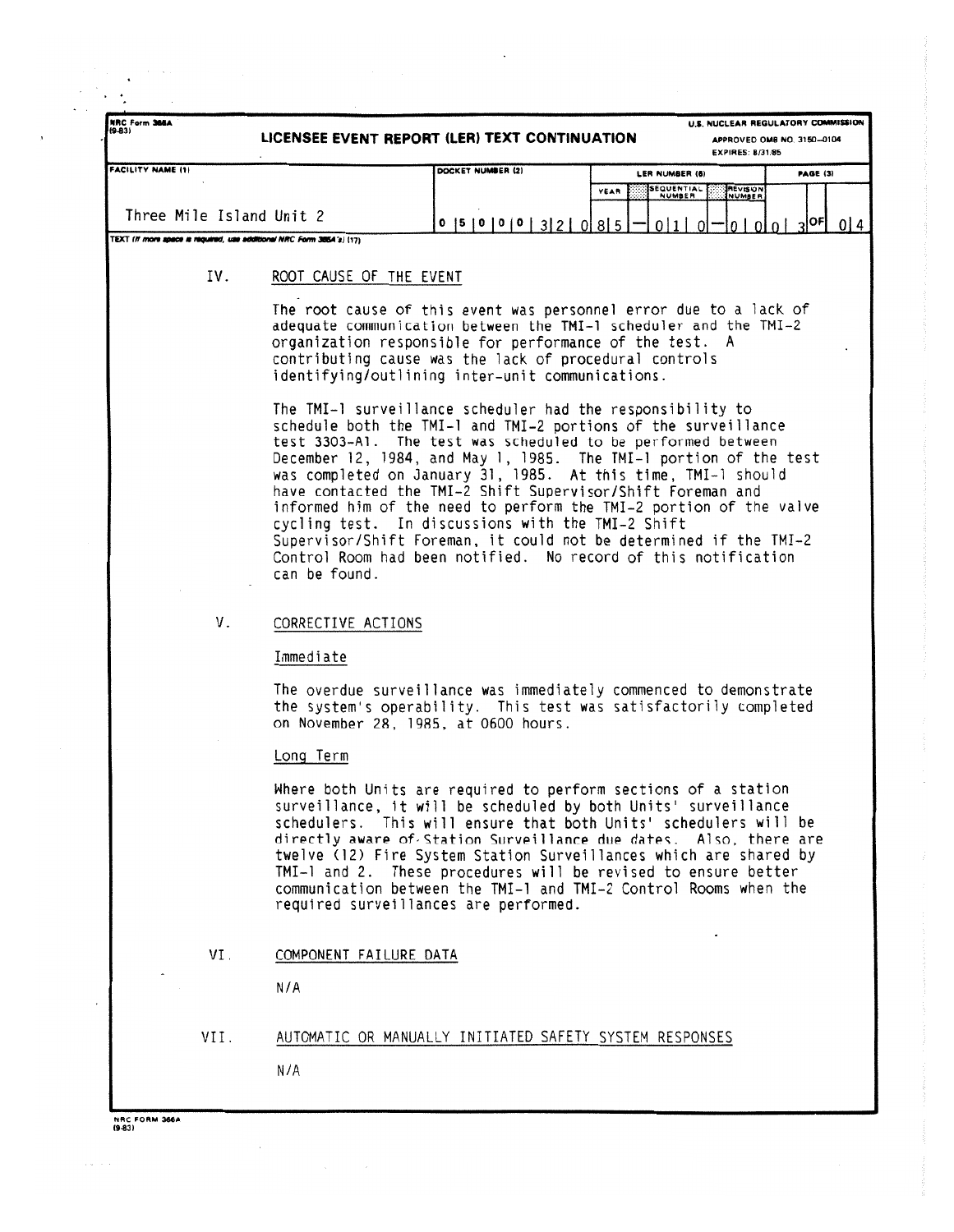| NRC Form 366A<br>$(9-83)$                                             | U.S. NUCLEAR REGULATORY COMMISSION<br>LICENSEE EVENT REPORT (LER) TEXT CONTINUATION<br>APPROVED OMB NO. 3150-0104<br><b>EXPIRES: 8/31/85</b> |                                                                                                                                                                                                                                                                                                                                                                                                                                                                                                                                                             |                                            |                            |                            |  |  |  |
|-----------------------------------------------------------------------|----------------------------------------------------------------------------------------------------------------------------------------------|-------------------------------------------------------------------------------------------------------------------------------------------------------------------------------------------------------------------------------------------------------------------------------------------------------------------------------------------------------------------------------------------------------------------------------------------------------------------------------------------------------------------------------------------------------------|--------------------------------------------|----------------------------|----------------------------|--|--|--|
| <b>FACILITY NAME (1)</b>                                              |                                                                                                                                              | DOCKET NUMBER (2)                                                                                                                                                                                                                                                                                                                                                                                                                                                                                                                                           |                                            | LER NUMBER (6)<br>PAGE (3) |                            |  |  |  |
|                                                                       |                                                                                                                                              |                                                                                                                                                                                                                                                                                                                                                                                                                                                                                                                                                             | <b>SEQUENTIAL</b><br>YEAR<br><b>NUMBER</b> | <b>MEVISION</b>            |                            |  |  |  |
| Three Mile Island Unit 2                                              |                                                                                                                                              | 0  5  0  0  0  3  2  0  8  5                                                                                                                                                                                                                                                                                                                                                                                                                                                                                                                                |                                            | $01110 -$                  | $0   0   0   4$ of $0   4$ |  |  |  |
| TEXT (If more apace is required, use additional NRC Form 385A's) (17) |                                                                                                                                              |                                                                                                                                                                                                                                                                                                                                                                                                                                                                                                                                                             |                                            |                            |                            |  |  |  |
| VIII.                                                                 |                                                                                                                                              | ASSESSMENT OF THE SAFETY CONSEQUENCES AND IMPLICATIONS OF THE EVENT                                                                                                                                                                                                                                                                                                                                                                                                                                                                                         |                                            |                            |                            |  |  |  |
|                                                                       | valve cycling.                                                                                                                               | The purpose of the Fire Suppression Water System Valve Cycling is<br>to demonstrate that sectionalizing control of the system exists.<br>The system also receives a monthly valve lineup verification to<br>ensure that the capability exists to get water to an area and an<br>annual main header flush and loop test to ensure minimum flowrate<br>requirements. Both of these test performances are current and<br>have been performed satisfactorily. The current status of these<br>tests serves to mitigate the impact of the late performance of the |                                            |                            |                            |  |  |  |
|                                                                       |                                                                                                                                              | This event did not present a significant safety hazard nor could<br>it have prevented maintenance of TMI-2 in cold shutdown condition.                                                                                                                                                                                                                                                                                                                                                                                                                      |                                            |                            |                            |  |  |  |
|                                                                       |                                                                                                                                              |                                                                                                                                                                                                                                                                                                                                                                                                                                                                                                                                                             |                                            |                            |                            |  |  |  |
|                                                                       |                                                                                                                                              |                                                                                                                                                                                                                                                                                                                                                                                                                                                                                                                                                             |                                            |                            |                            |  |  |  |
|                                                                       |                                                                                                                                              |                                                                                                                                                                                                                                                                                                                                                                                                                                                                                                                                                             |                                            |                            |                            |  |  |  |
|                                                                       |                                                                                                                                              |                                                                                                                                                                                                                                                                                                                                                                                                                                                                                                                                                             |                                            |                            |                            |  |  |  |
|                                                                       |                                                                                                                                              |                                                                                                                                                                                                                                                                                                                                                                                                                                                                                                                                                             |                                            |                            |                            |  |  |  |
|                                                                       |                                                                                                                                              |                                                                                                                                                                                                                                                                                                                                                                                                                                                                                                                                                             |                                            |                            |                            |  |  |  |
|                                                                       |                                                                                                                                              |                                                                                                                                                                                                                                                                                                                                                                                                                                                                                                                                                             |                                            |                            |                            |  |  |  |
|                                                                       |                                                                                                                                              |                                                                                                                                                                                                                                                                                                                                                                                                                                                                                                                                                             |                                            |                            |                            |  |  |  |
|                                                                       |                                                                                                                                              |                                                                                                                                                                                                                                                                                                                                                                                                                                                                                                                                                             |                                            |                            |                            |  |  |  |
|                                                                       |                                                                                                                                              |                                                                                                                                                                                                                                                                                                                                                                                                                                                                                                                                                             |                                            |                            |                            |  |  |  |
|                                                                       |                                                                                                                                              |                                                                                                                                                                                                                                                                                                                                                                                                                                                                                                                                                             |                                            |                            |                            |  |  |  |
|                                                                       |                                                                                                                                              |                                                                                                                                                                                                                                                                                                                                                                                                                                                                                                                                                             |                                            |                            |                            |  |  |  |
|                                                                       |                                                                                                                                              |                                                                                                                                                                                                                                                                                                                                                                                                                                                                                                                                                             |                                            |                            |                            |  |  |  |
|                                                                       |                                                                                                                                              |                                                                                                                                                                                                                                                                                                                                                                                                                                                                                                                                                             |                                            |                            |                            |  |  |  |
|                                                                       |                                                                                                                                              |                                                                                                                                                                                                                                                                                                                                                                                                                                                                                                                                                             |                                            |                            |                            |  |  |  |
|                                                                       |                                                                                                                                              |                                                                                                                                                                                                                                                                                                                                                                                                                                                                                                                                                             |                                            |                            |                            |  |  |  |
|                                                                       |                                                                                                                                              |                                                                                                                                                                                                                                                                                                                                                                                                                                                                                                                                                             |                                            |                            |                            |  |  |  |
|                                                                       |                                                                                                                                              |                                                                                                                                                                                                                                                                                                                                                                                                                                                                                                                                                             |                                            |                            |                            |  |  |  |
|                                                                       |                                                                                                                                              |                                                                                                                                                                                                                                                                                                                                                                                                                                                                                                                                                             |                                            |                            |                            |  |  |  |
|                                                                       |                                                                                                                                              |                                                                                                                                                                                                                                                                                                                                                                                                                                                                                                                                                             |                                            |                            |                            |  |  |  |
|                                                                       |                                                                                                                                              |                                                                                                                                                                                                                                                                                                                                                                                                                                                                                                                                                             |                                            |                            |                            |  |  |  |
|                                                                       |                                                                                                                                              |                                                                                                                                                                                                                                                                                                                                                                                                                                                                                                                                                             |                                            |                            |                            |  |  |  |

 $\ddot{\phantom{0}}$